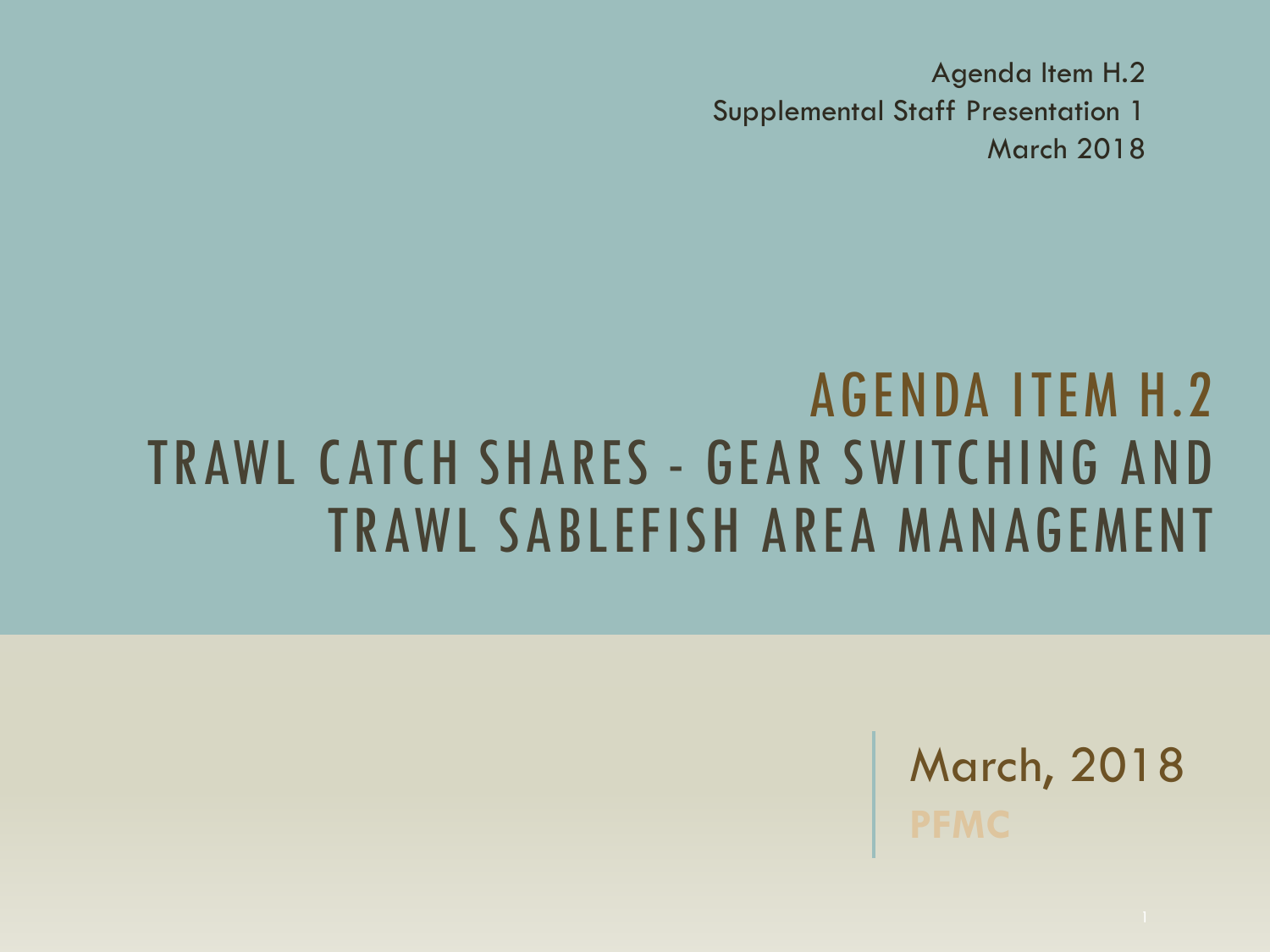## **PROCESS**

- Catch Share Review Follow-on Actions
- This Issue Not Included in Follow-on Package

#### Council Action (March 2018)

- **Guidance on a future process & schedule.** 
	- **Guidance on principles?**
	- **Expansion to include vessel QP limit change?**

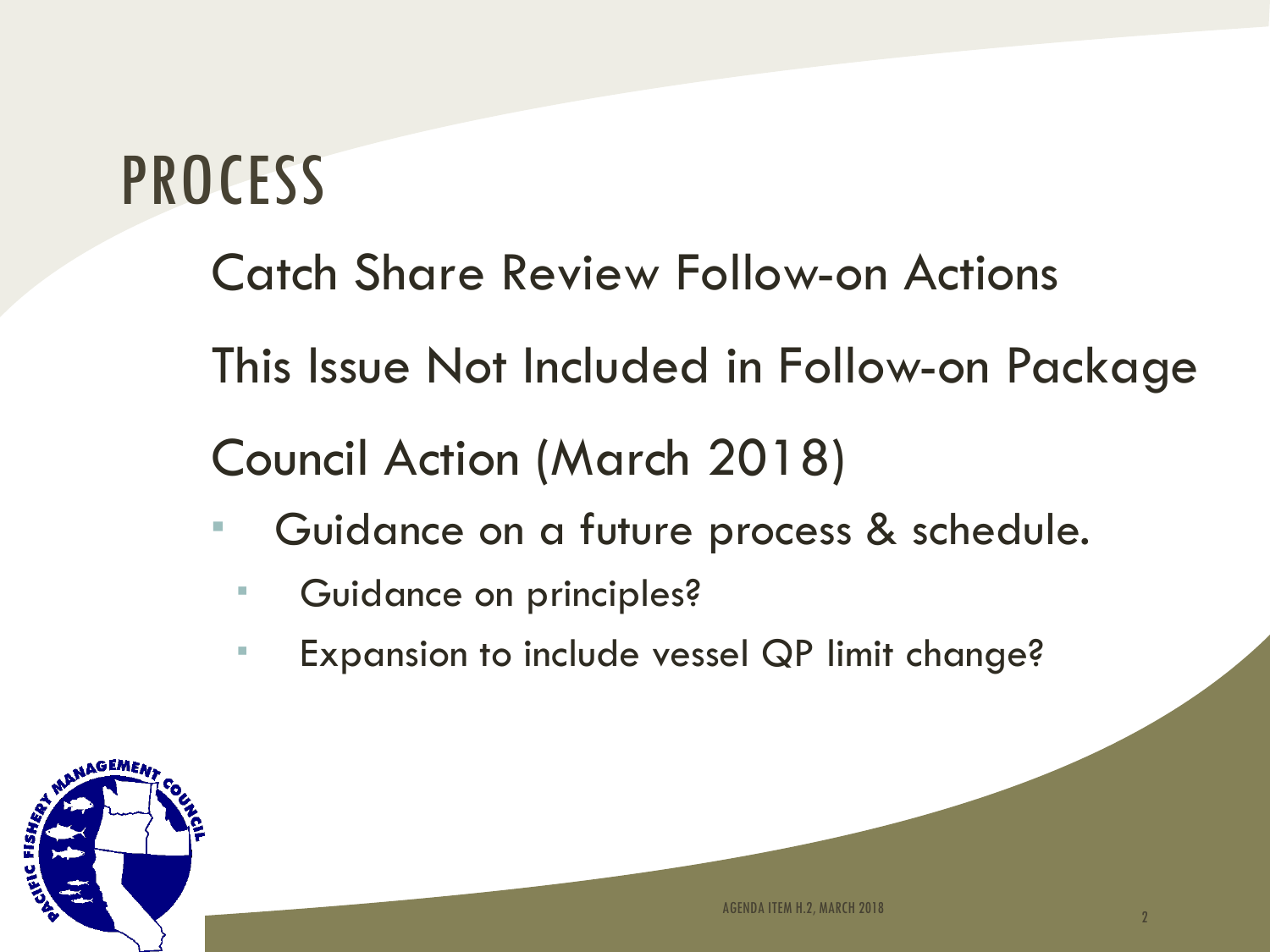### AS OF NOVEMBER, 2017

Type of Issue Typically Requires Extended & Targeted Attention

- CAB and GAP Rec special CAB meeting
- GMT Rec convene the GAC and Ad Hoc Workgroup

CAB Consensus Purpose and Need Statement

Not adopted by Council

CAB Consensus on Three Principles (See Situation Summary)

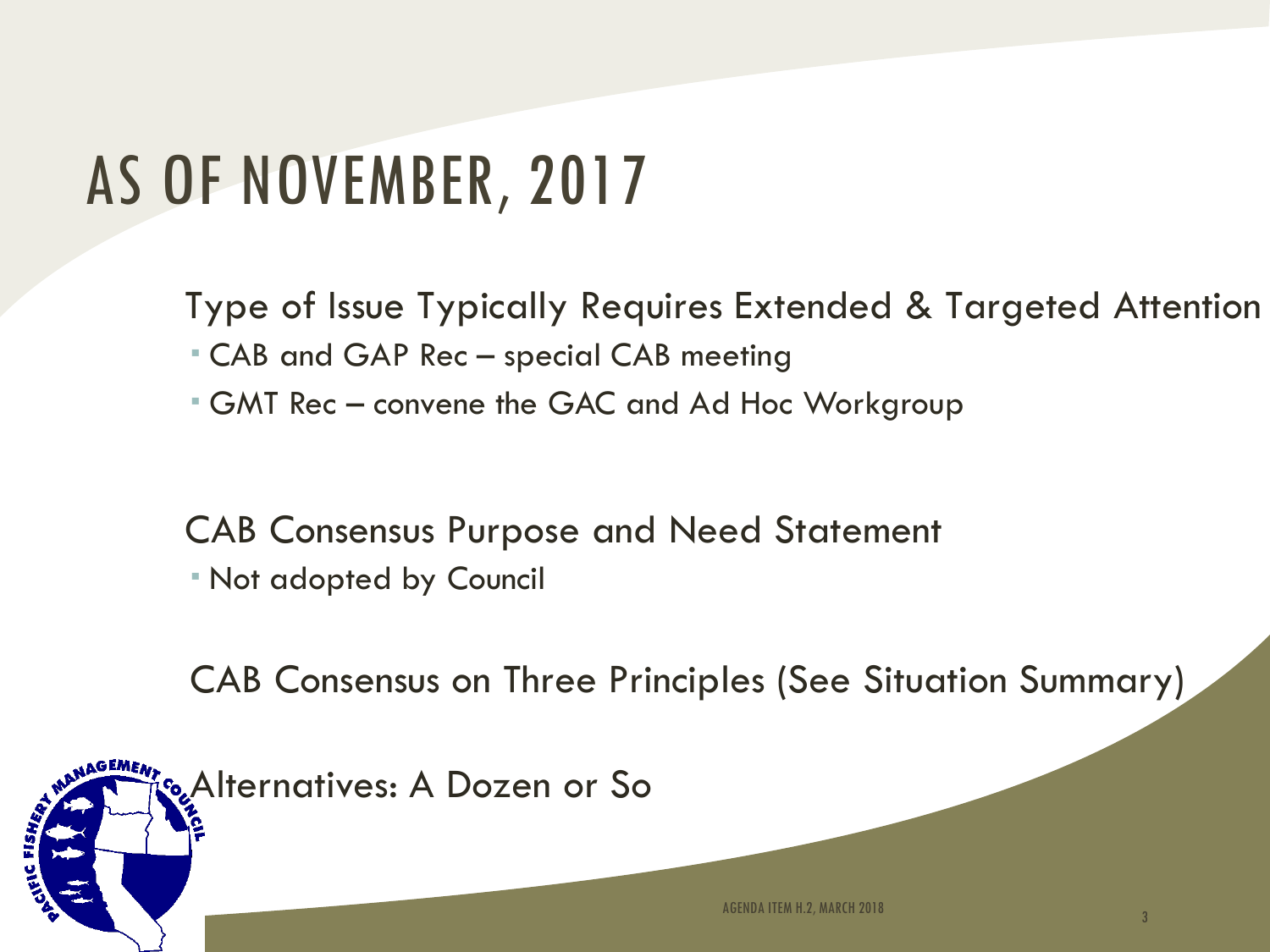### GEAR SWITCHING/SABLEFISH AREA APPROACHES

- Permit Endorsement/Active Trawler Designations
- Categories of Sablefish Quota
	- All gear and trawl only
- **Annual vessel QP cap for gear switching**

Allowing some opportunity for harvest of southern sablefish in the north.

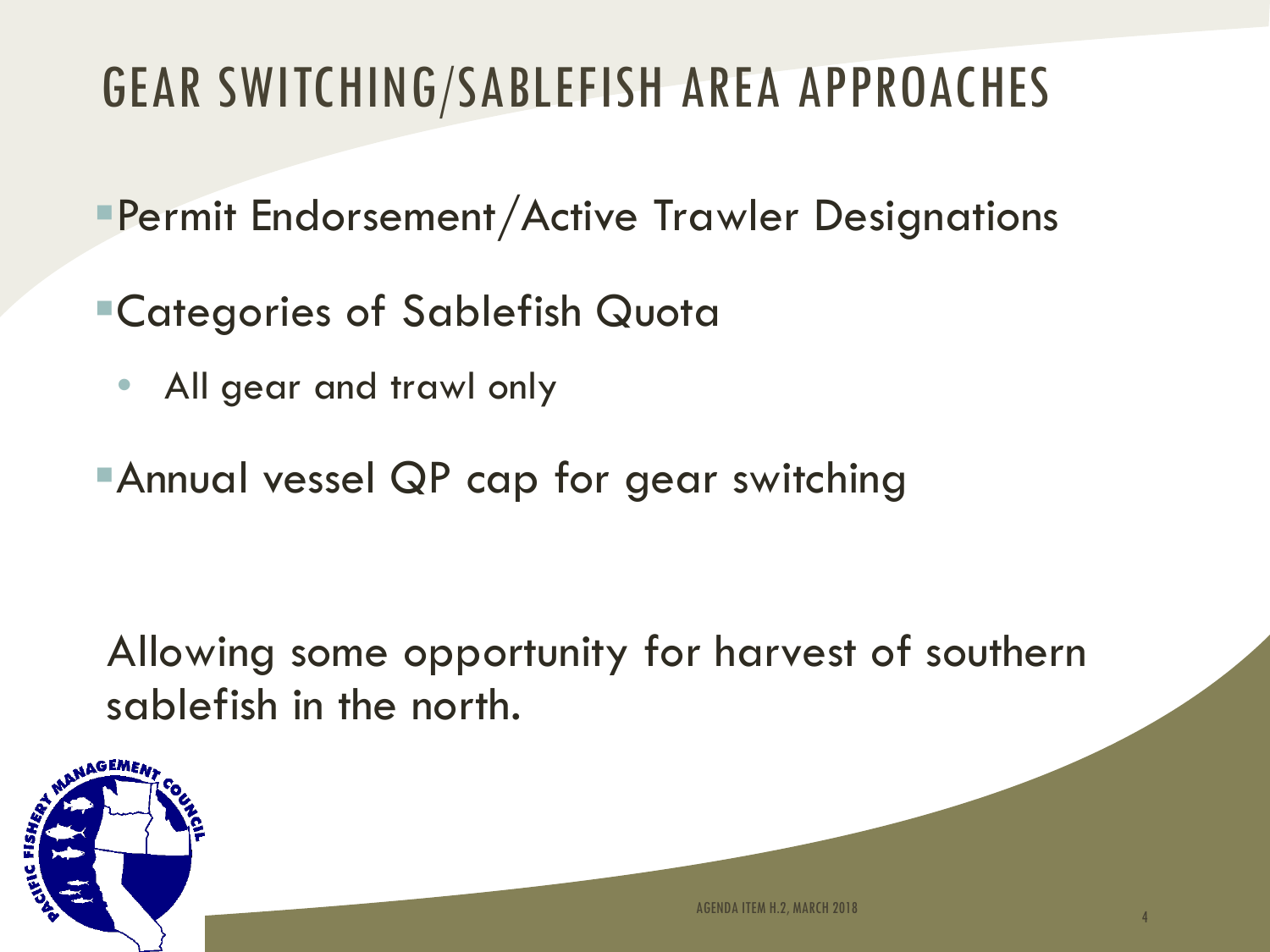# ANALYSIS/DATA

# ATTACHMENT 1 – A FEW TAKE-AWAYS



AGENDA ITEM H.2, MARCH 2018 **5**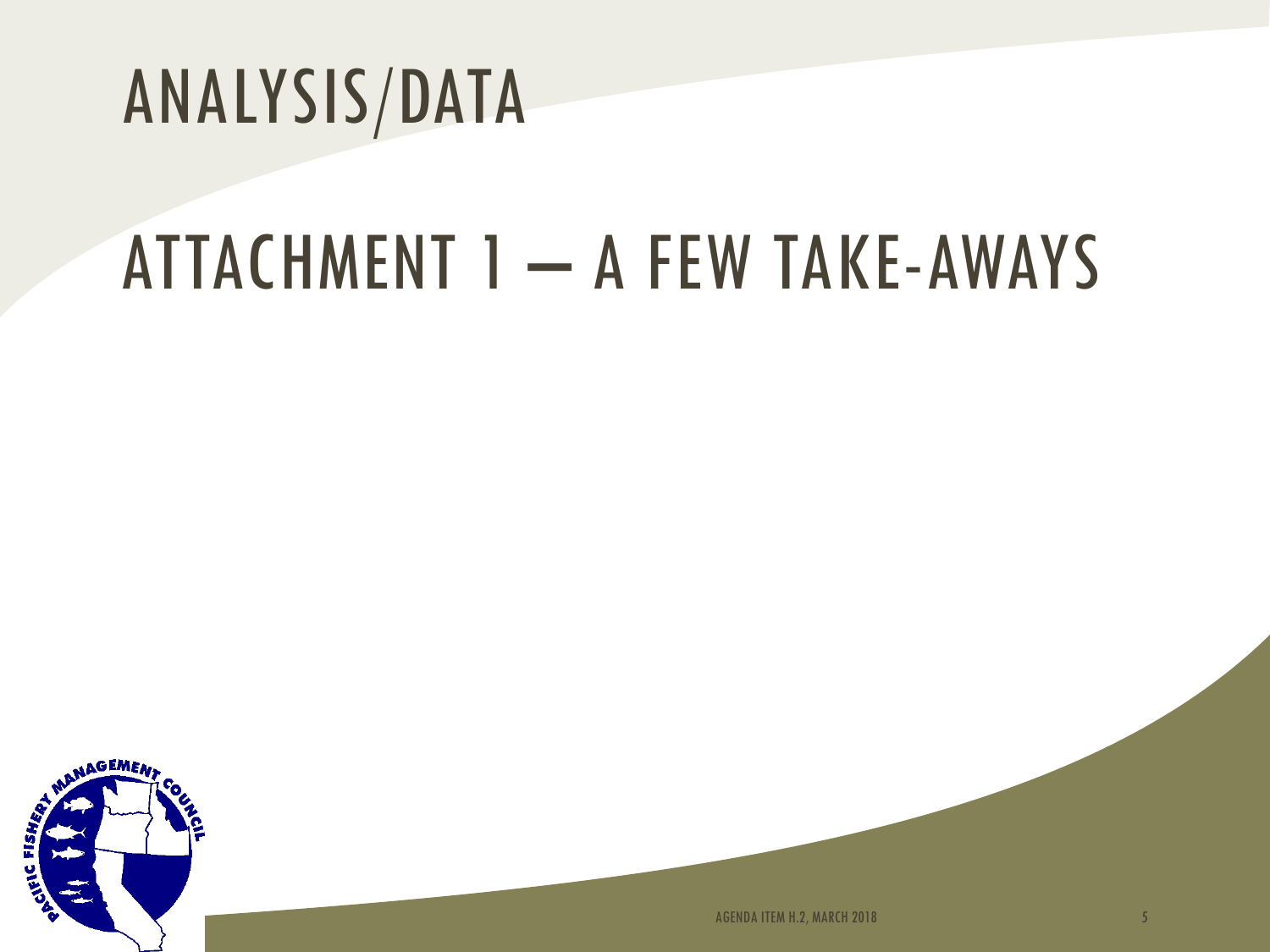### UNUSED SOUTHERN ALLOCATION AND GEAR SWITCHING

Unused S. Sablefish  $= 28\%$  of total northern allocation

= \$2-\$3 Million Exvessel Value (Table 1)

Gear Switched Landings – Coastwide

 $= 40\%$  of landings (2016-2017)

 $= 30\%$  of allocation (2016-2017)

Gear Switching in the North (Table 2) –

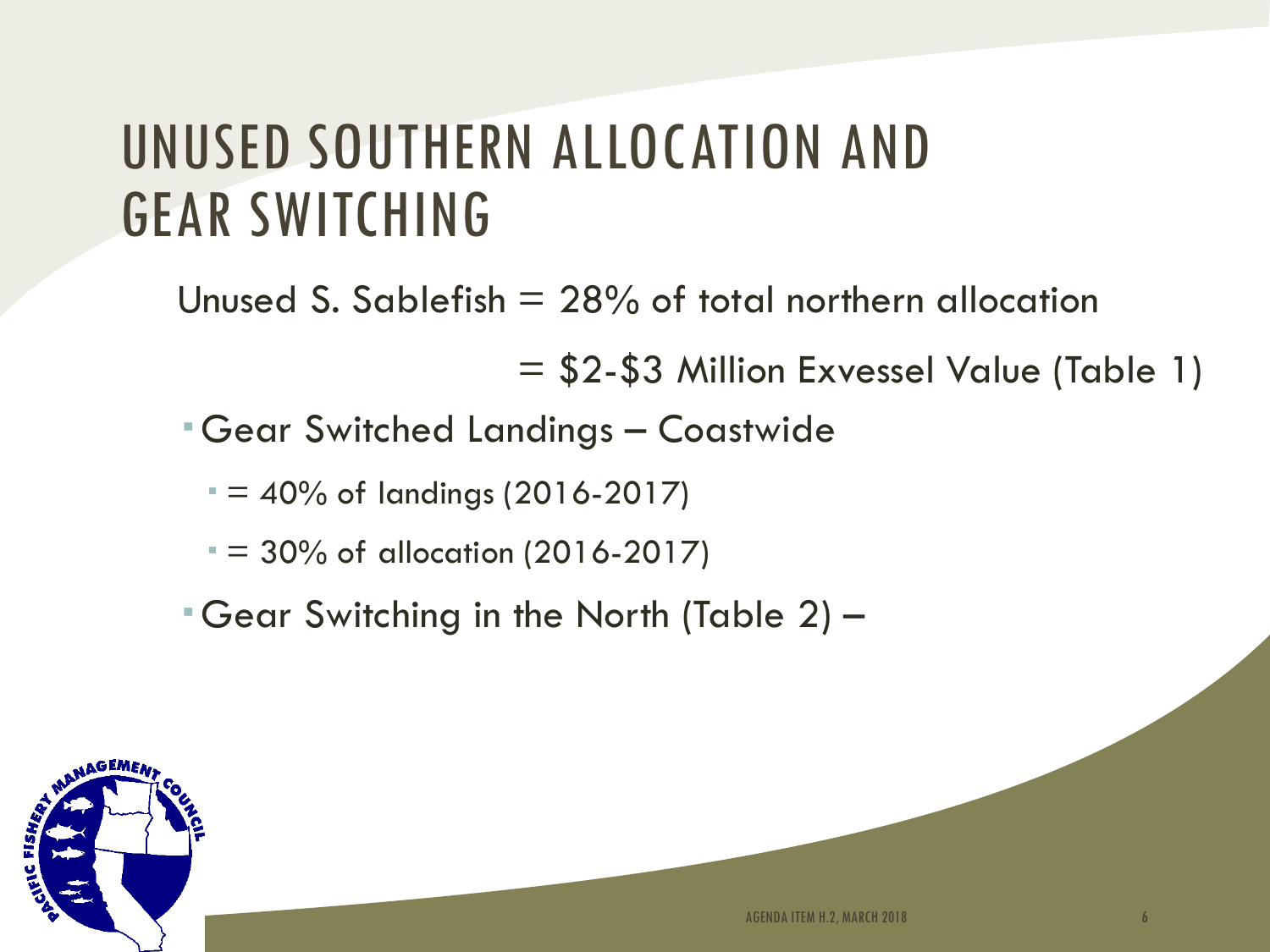### UNUSED SOUTHERN ALLOCATION AND GEAR SWITCHING

Unused S. Sablefish = 28% of Total Northern Allocation

= \$2-\$3 Million Exvessel Value (Table 1)

Gear Switched Landings – Coastwide

 $= 40\%$  of landings (2016-2017)

 $= 30\%$  of allocation (2016-2017)

Gear Switching in the North (Table 2) –

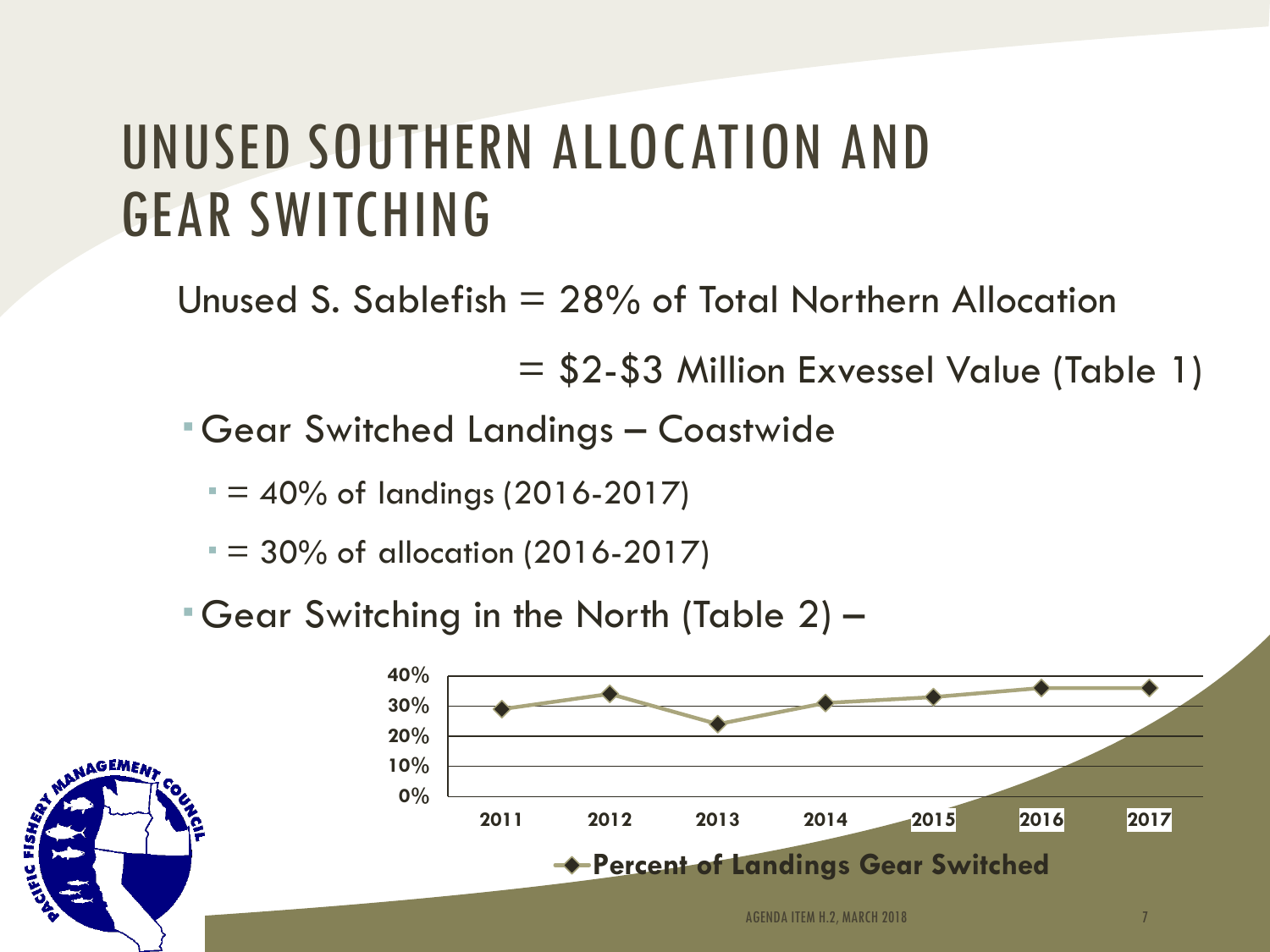## VALUE RATIO – SABLEFISH, NORTH TO SOUTH

|              | <b>Exvessel Price</b> |                      |                 |
|--------------|-----------------------|----------------------|-----------------|
| 2011-2017    | <b>Trawl</b>          | <b>Gear Switched</b> | <b>QP Price</b> |
| <b>North</b> | \$2.05/lb             | \$3.20/lb            | \$1.19/lb       |
| South        | \$1.81/lb             | \$3.08/lb            | \$0.36/lb       |
| N-S Ratio    | 1.13:1                | 1.04:1               | 3.30:1          |

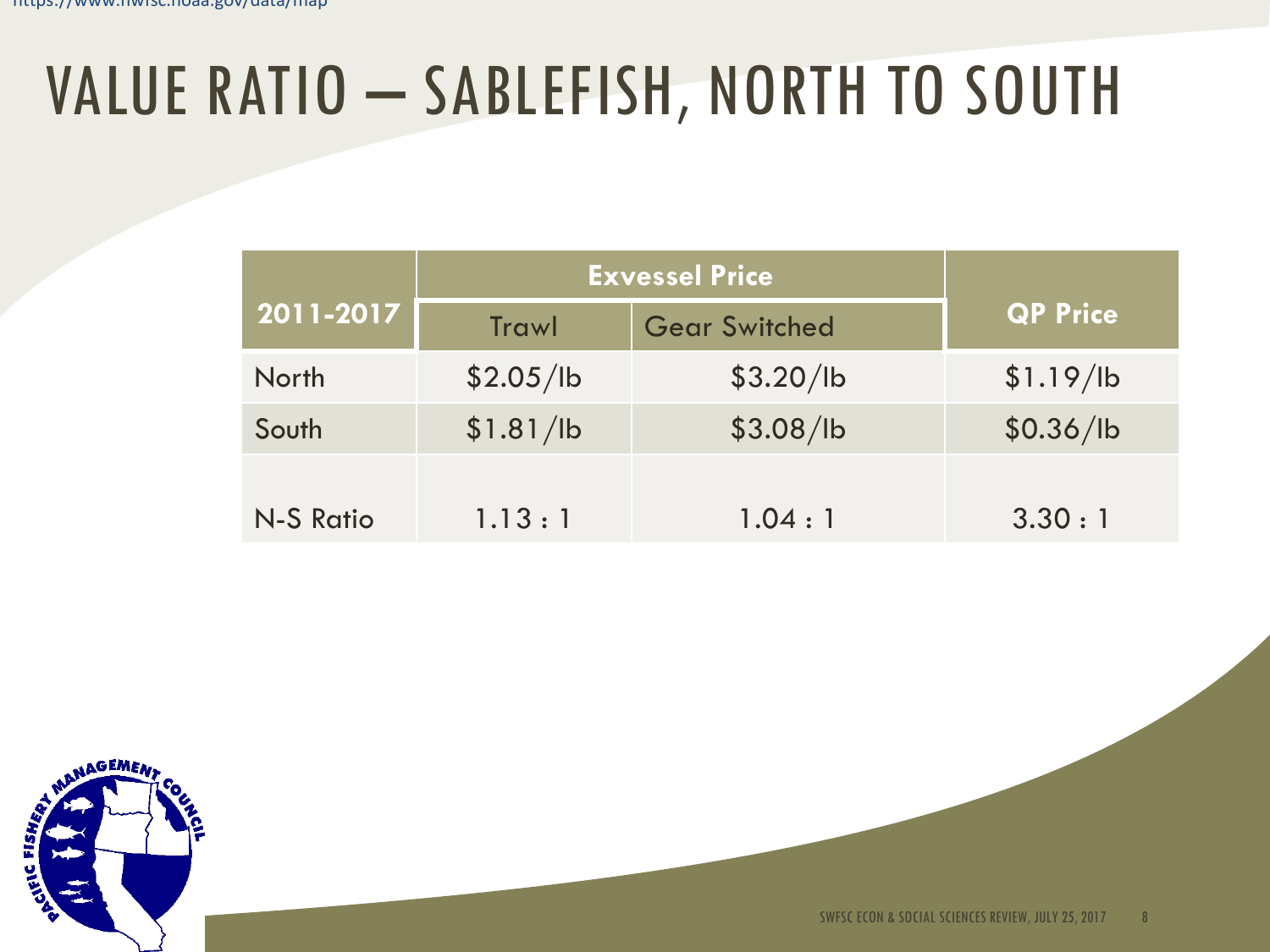### REDUCING N. SABLEFISH ANNUAL VESSEL QP LIMIT Impacts on Vessels and Catch Displacement

Reduction from current 4.5% to

3.0% (equal to QS cap)

| From H.1. Att1,<br>Table 8<br><b>Gear Used by</b><br><b>Vessels</b> | Avg<br><b>Vessels/Year</b><br><b>Affected by</b><br>$3\%$ | <b>Average</b><br><b>Catch/Year</b><br>Over $3\%$ | Catch over 3% as Percent<br>of<br><b>Group's Catch</b> |
|---------------------------------------------------------------------|-----------------------------------------------------------|---------------------------------------------------|--------------------------------------------------------|
| <b>Only Trawl</b>                                                   | 2.1                                                       | 67 thous lbs                                      | 2.2%                                                   |
| At Least Some<br>Fixed Gear*                                        | 4.7                                                       | 180 thous lbs                                     | 10.2%                                                  |
| <b>Only Fixed Gear*</b>                                             | 4.1                                                       | 168 thous lbs                                     | 11.6%                                                  |
| <b>Total</b>                                                        | 6.9                                                       | 247 thous lbs                                     | $5.1\%$                                                |

\* Some vessels are counted twice between these categories.